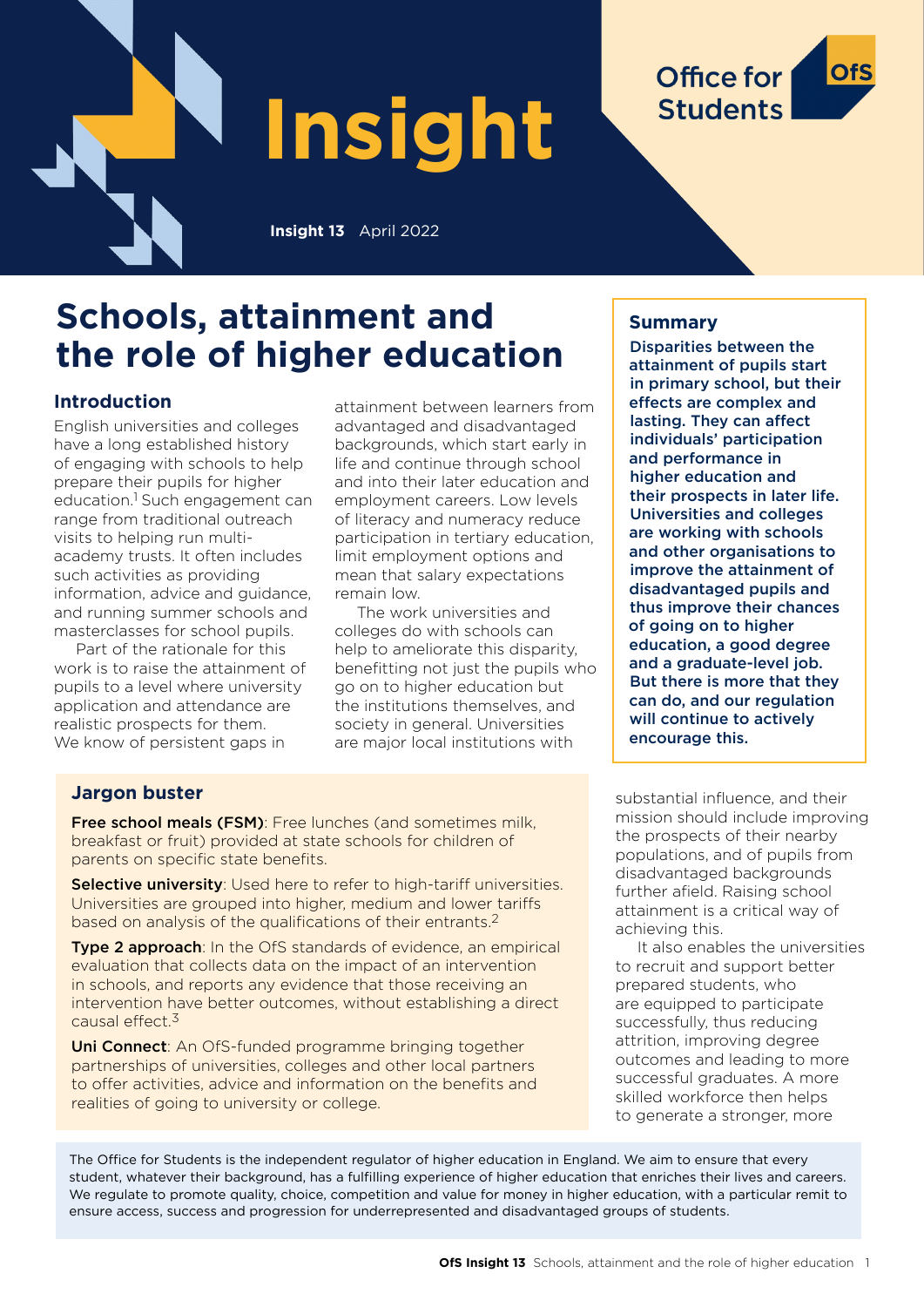productive economy, once again benefiting the local area.4

With all these ends in mind, progress has been made to reduce attainment gaps over the last decade. $5$  However, those gaps continue to affect lives, from primary school through secondary and tertiary education and into adult careers. Moreover, the pandemic has represented a substantial setback to this progress, which had already begun to slow down prior to its arrival.

This Insight brief looks at the history and prospects of these long-term disparities, and at how they can be addressed. It outlines what universities and colleges can do, and what the Office for Students (OfS) will encourage them to do, by building on their existing work with schools to develop strategic partnerships focused on raising attainment.

## **The attainment gap**

Most families want a university education for their children, and that aspiration is shared by most young people.<sup>6</sup> But there have been significant barriers to access to higher education, including the impacts of socioeconomic disadvantage, geography and available guidance about the options. At the core of many of these problems is the attainment gap – young people from disadvantaged backgrounds, even those who want to attend higher education, have been unable to acquire and demonstrate the same levels of knowledge and skill as their more advantaged peers in relevant areas of learning. This is not a failing with the pupils, but a result of accumulated impacts that schools, appropriately supported, can do a great deal to ameliorate.7

The gaps in development and attainment between advantaged and disadvantaged children are evident from the early years and widen throughout school. Poverty, special educational needs and ethnicity have been among the most important

factors in this educational disparity.<sup>8</sup> In the latest year of published data, for example, young people who were not eligible for free school meals (FSM) at age 15 were 70 per cent more likely to enter higher education by age 19 than those who were.<sup>9</sup>

As Figure 1 shows, between 2012-13 and 2016-17 (when many students now at university were taking their GCSEs), 23 per cent of pupils eligible for FSM were awarded no higher grade GCSEs, whereas only 8 per cent of those not eligible faced this outcome. Meanwhile, 18 per cent of pupils not eligible for FSM attained 11 or more higher grade GCSEs, compared with only 6 per cent of those eligible.10

Achievement at GCSE is an important indicator of future participation in higher education. In the most recent published data, just 27 per cent of pupils eligible for FSM went on to university, compared with 46 per cent of pupils not in this group.11 For pupils awarded the same number of higher grade GCSEs, the chance of entering higher education is pretty much the same whether they were eligible for FSM or not, as seen in Figure 2. So, the participation

gap between these two groups can be almost entirely explained by their prior attainment at this stage of their education.

## **Effects of the pandemic**

The COVID-19 pandemic, and the consequent national lockdowns that began in March 2020 and continued through 2021, resulted in schools closing to most pupils, who had to continue their education at home. They also changed the operation of national tests and public exams, reducing the opportunity for disadvantaged pupils to demonstrate their knowledge in a standardised test, rather than relying on teacher grading. In disrupting education and assessment, impacting mental health and wellbeing, harming language and communication skills, and obstructing careers advice and guidance, the pandemic has almost certainly exacerbated these disparities.

The issue of learning loss during lockdowns has been widely acknowledged for both primary and secondary pupils, but the evidence shows that those pupils from more disadvantaged backgrounds suffered greater learning loss than their more advantaged

## Figure 1: GCSE attainment at Key Stage 4 by free school meal status between 2012-13 and 2016-17

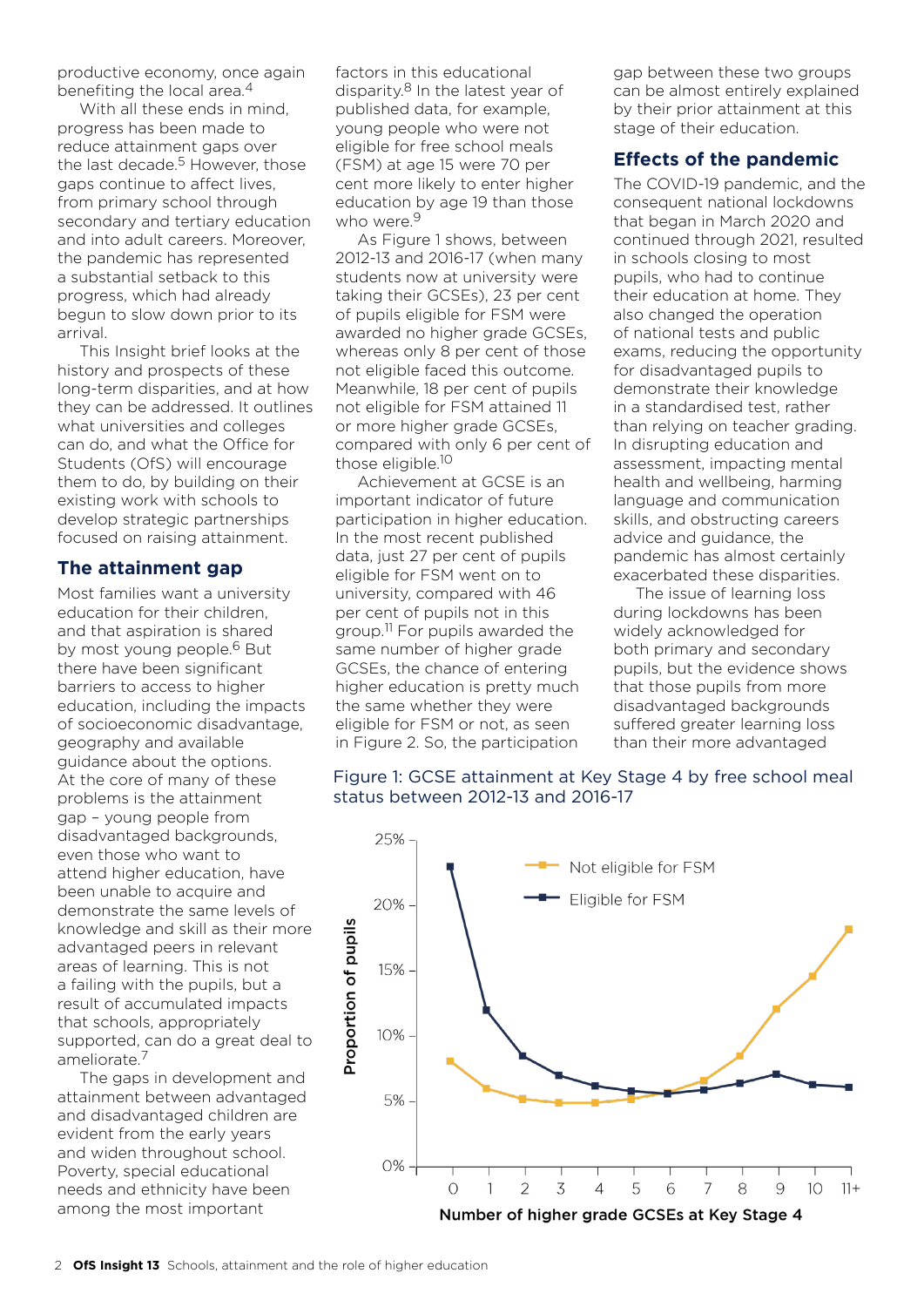#### Figure 2: Proportion of pupils entering higher education by 19, by GCSE attainment and free school meal status between 2012-13 and 2016-17



peers.12 Regional disparities have also emerged. There has also been an increase since the beginning of the pandemic in children eligible for FSM.13

Digital and learning poverty remain an important factor, with many more pupils from deprived backgrounds reporting that they had no access to quiet study spaces, as well as limited access to technology to participate.<sup>14</sup>

The Department for Education has responded to this need by providing 1.9 million learning devices for learners by March 2022.15

The changes in how A-Levels and GCSEs were awarded during the pandemic have seen a big increase in top grades. In 2021, 44 per cent of A level grades were A or A\*, compared with 25 per cent in 2019, the last year when

#### Figure 3: Entry rates to the most selective universities and colleges by Participation of Local Areas (POLAR) quintile for the 2017 to 2021 UCAS cycles



national exams took place.16 While this applied to pupils from across the school system, these increases were unevenly distributed, with the proportions of top A-level grades awarded in 2021 to pupils in independent schools increasing by nine percentage points (from 61 to 70 per cent) – considerably greater than the six percentage points (from 38 to 44 per cent) seen overall.17

Although the actual numbers of entrants, including those in the most underrepresented groups, increased in both 2020 and 2021, these increases benefited more of those pupils whose background made them more likely to attend university in the first place. Among students from those communities most underrepresented in higher education, 6.1 per cent gained places at the most selective universities in 2021.<sup>18</sup> Proportionally this was a 12.7 per cent increase on the rate in 2020, but it was accompanied by a similar increase in the proportion of students entering these universities from the areas with the highest representation.<sup>19</sup> Figure 3 illustrates this.

Since the former numbers are still small in absolute terms, this means that the increase in headcount was larger among the more advantaged pupils. And since graduates from these universities are more likely to access professional careers, report higher life satisfaction and earn an average of £10,000 more annually, this disparity will continue to have an impact on the lives of these students.20

## **Benefits of higher education**

As well as being a key factor for understanding who has the opportunity to go on to higher education, prior attainment has been reflected in how well students have done when they get there and what they have gone on to do once they graduate. Analysis for 2019-20, shown in Figure 4, identifies a difference of 23 percentage points in degree attainment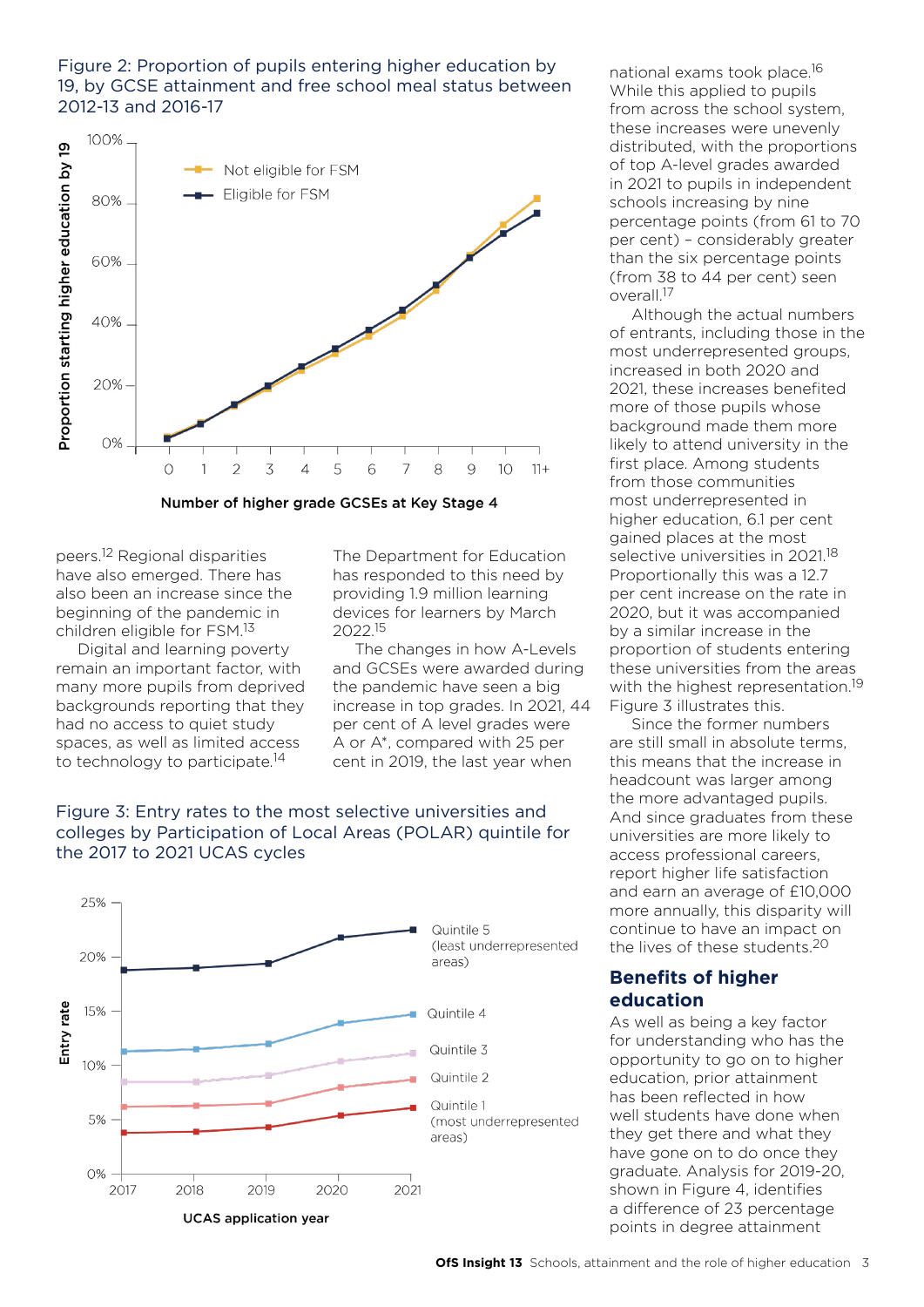

#### Figure 4: Percentage of qualifiers by entry qualifications, 2019-20 graduates

Note: 'IB' = 'International Baccalaureate'.

**Qualifications on entry** 

between those who entered with A\*A\*A\* at A-level and those who had entered with below DDD, with 98.4 per cent of the former

gaining a 1st or 2:1 compared with 75.4 per cent of the latter.<sup>21</sup> Those from disadvantaged backgrounds who have participated in higher

## Figure 5: Students progressing into highly skilled employment or higher level study by household residual income



Note: Population consists of full-time undergraduate students domiciled in England, Wales and Northern Ireland.24

education have been more likely to drop out, less likely to graduate with a first or upper second class degree, and less likely to progress into graduatelevel employment than their more advantaged peers.22

While there are substantial benefits to being a graduate, not all have benefited equally from their degree. Smaller proportions than average, both of graduates whose parents had no residual income and of black graduates, have gone on to a highly skilled job or further study. Both are groups whose attainment at school is likely to have been lower than average. Among those graduating in 2016-17, this outcome was observed in 74.0 per cent of white students and only 69.3 per cent of black students, and (as illustrated in Figure 5) was 72.7 per cent among those whose parents had a household residual income of £42,601 and above, compared with 65.0 per cent among those with no residual income.<sup>23</sup>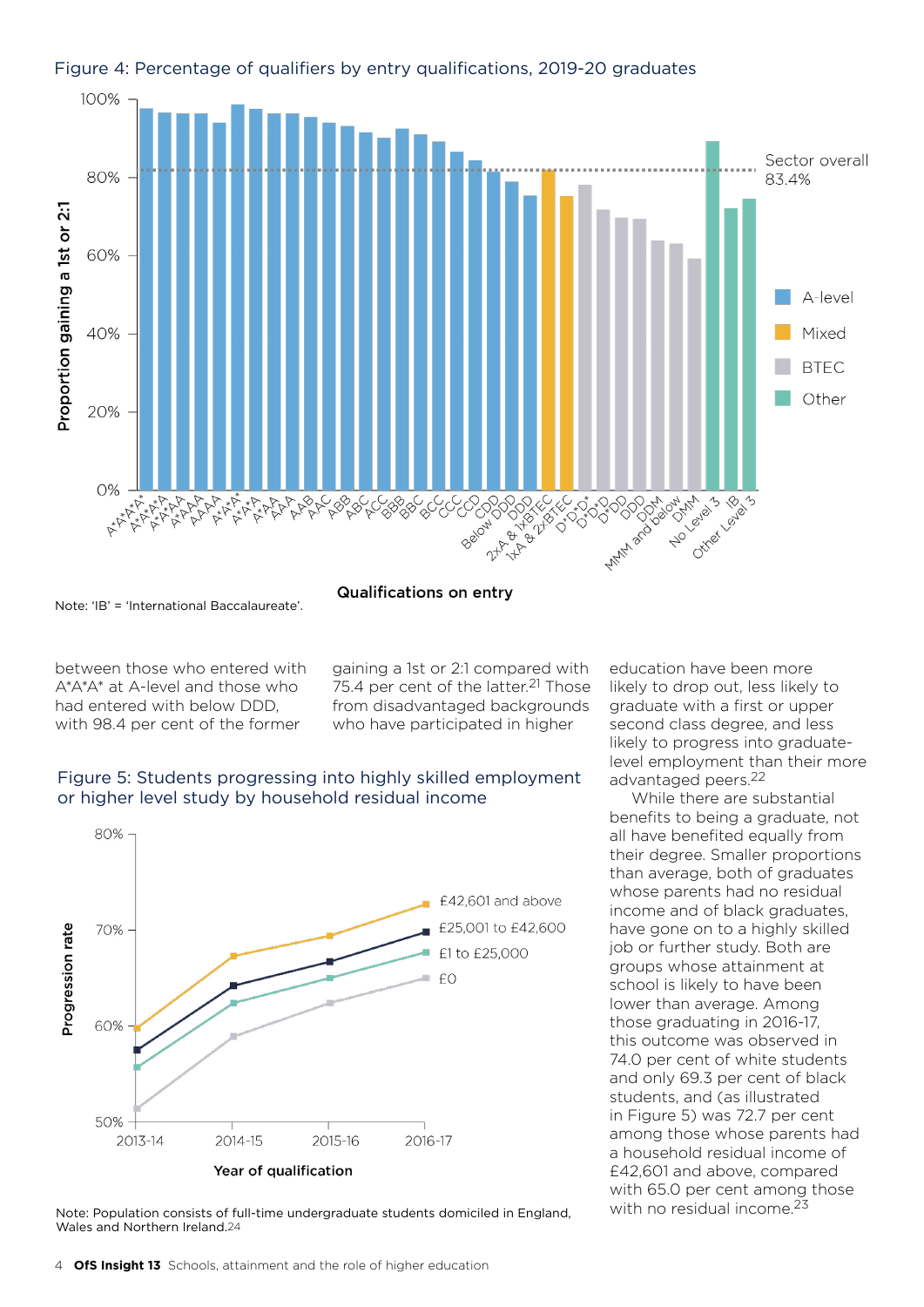The benefits of improving the chances of entering and succeeding at higher education are clear. Recent research from the Sutton Trust followed to the age of 30 three cohorts of pupils who sat their GCSEs between 2002 and 2004. It showed that attending university remained a key driver of social mobility. Disadvantaged young people who got a degree were more likely to gain a job in a higher income bracket. By the age of 30, people from disadvantaged backgrounds who did not enter higher education were much more likely to be in the lowest income groups.

This benefit has held up during the pandemic. In 2020, 86.4 per cent of graduates of working age were in employment, compared with 71.3 per cent of non-graduates: the proportion of graduates not employed in graduate occupations decreased by 5.0 percentage points to 25.5 per cent between the respective third quarters of 2019 and 2020.26 The median salary for graduates was £35,000, £9,500 higher than for non-graduates. Postgraduates earned on average £42,000. While only 24.5 per cent of non-graduates were in highly skilled employment, the same was true of two-thirds of graduates.27

#### **What universities, colleges and schools can do**

The government has signalled that it expects 'to see the whole higher education sector stepping up and taking a greater role in continuing to raise aspirations and standards in education'.28 Money spent by universities on access and participation should be 'used effectively and in line with evidence to deliver real social mobility'.29 The OfS supports this work and is keen to see the independent evaluation of all our interventions.

It is not reasonable that there should be a trade-off between access and quality, or that students who have travelled demanding routes to reach higher education should have lower expectations of their

#### **Case study: Books and Stories, Bournemouth University**

Bournemouth University developed Books and Stories in 2014, as a targeted intervention aiming to achieve demonstrable improvement in the reading ability of Year 6 pupils, and to advance their confidence in and attitudes towards reading. Selected local schools are asked to identify up to 20 Year 6 pupils with reading ages over a year lower than their actual age, and without special educational needs. The university selects 10 at each school to benefit from 10 weekly one-hour sessions, delivered by its staff with support from student ambassadors.

Each session consists of a 30-minute guided reading session, followed by an interactive activity to develop reading comprehension skills. They aim to:

- Support learners to develop specific literacy skills, including reading fluency and comprehension and expanded vocabulary.
- Record a significant improvement in learners' reading skills, based on tests at the beginning and end of the programme.
- Reduce the attainment gap between disadvantaged and nondisadvantaged learners at Key Stage 2, enabling learners in the long run to progress to higher education.

Evaluation uses a Type 2 approach based on the OfS standards of evidence. Analysis of 70 pupils in seven schools in 2019-20 showed that 67 per cent had improved their reading age by an average of 12 months, while 38 per cent had improved by two years or more. There was a 35 per cent increase in reading confidence, and a 44 per cent improvement in pupils' comparison of their own reading abilities with those of their peers.

The programme has expanded to delivery by the local authority in Weymouth and Portland, with aims to reach more learners across the region and nationally. A parallel programme, Maths Mates, is being piloted in three local primary schools with the aim of improving maths attainment among pupils at Key Stage 1.

outcomes. Rather, universities and colleges have a responsibility to improve equality of opportunity and quality together.

It is also incumbent upon all involved in education, at whatever stage, to work to close the gap between disadvantaged pupils and their peers through improving attainment much earlier in life. To this end we will expect universities to continue to seek out strategic, enduring and mutually beneficial partnership with schools and third-sector organisations, and to experiment with new ways to improve the attainment of disadvantaged pupils.

These approaches will potentially be very diverse, and tailored to the specific circumstances of particular universities, their geographical regions, and the groups being targeted. Many universities have a long history of collaboration with schools. These have included:

• Raising the expectations (rather than simply the aspirations) of pupils and their parents, teachers and guardians.30 Findings from the formative evaluation of the Uni Connect programme show that 79 per cent of participants who responded to the survey had increased expectations for the future, while 94 per cent had better knowledge of higher education options.<sup>31</sup>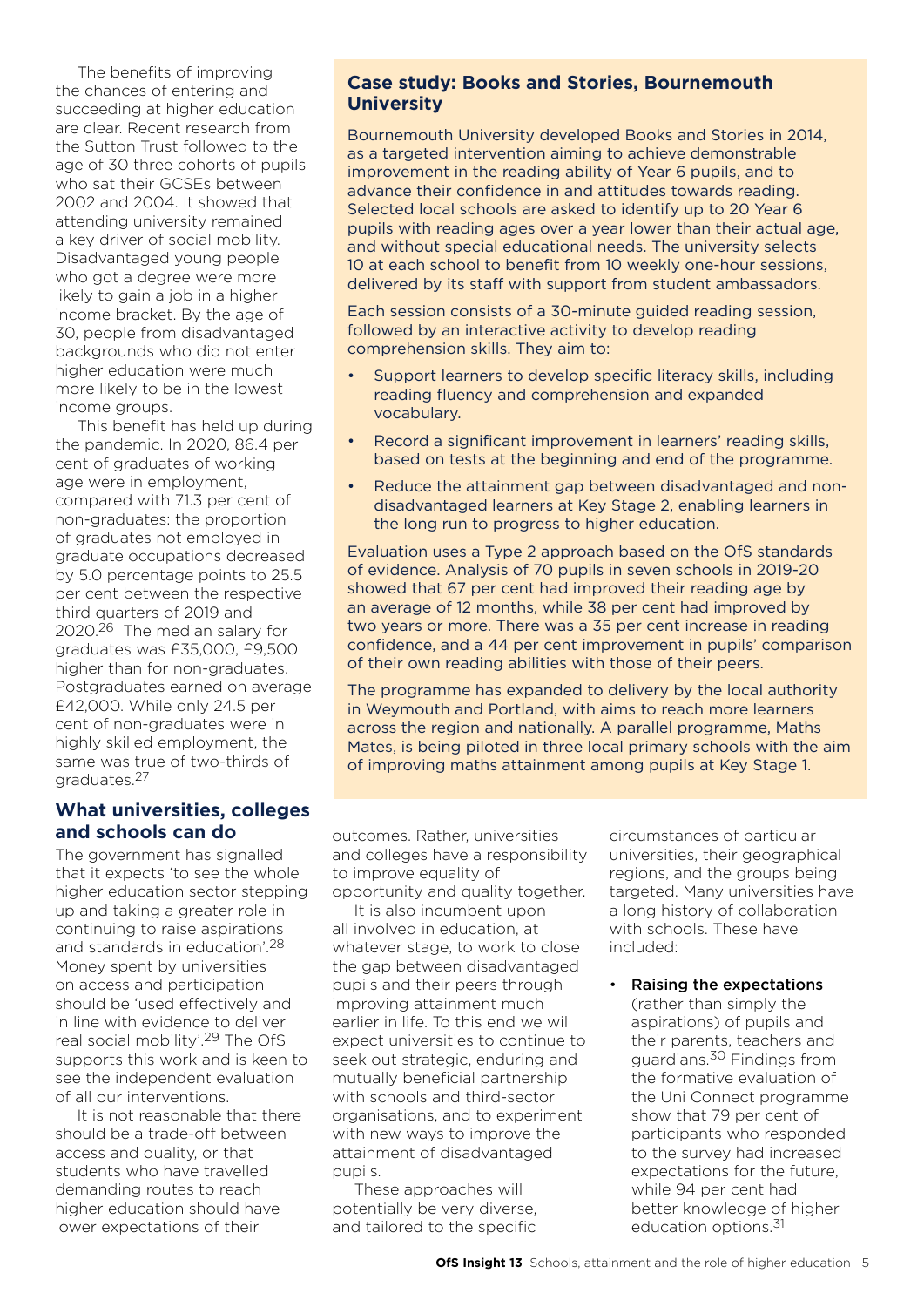## **Case study: The Brilliant Club Scholars Programme**

The Brilliant Club is a UK-wide charity that mobilises the PhD community to support students who are less advantaged to access and succeed at the most competitive universities.40 In 2020-21 it delivered the Scholars Programme to 15,000 pupils in schools across the UK.

In the Scholars Programme, PhD tutors share their subject knowledge and passion for learning with small groups of students aged eight to 18, over seven tutorials. These pupils are targeted as being least likely to access the most competitive universities because they have no parental history of higher education, are eligible for free school meals, or live in an area of postcode deprivation.

Courses are based on tutors' own areas of research, and the students experience university-style learning and complete a challenging final assignment to build the knowledge, skills and confidence needed to progress to university. The programme includes two trips to universities so students can learn about university life.

UCAS evaluation shows that graduates of the programme are significantly more likely to progress to a competitive university than a control group with matched prior attainment (44 per cent compared with 28 per cent). The charity itself tracks intermediate outcomes, focusing on key skills that support academic achievement and university preparedness, such as written communication, subject knowledge, critical thinking and university self-efficacy.

- Appointing 'influencers' and running dedicated open days and interactive events for pupils with experience of local authority care.32
- Sponsoring local schools, as 73 universities and colleges reported in their 2019-20 access and participation plans that they were doing or about to do. Some have set up maths schools, such as the Exeter Maths School sponsored by the University of Exeter and Exeter College. The Liverpool Institute of Performing Arts has incorporated a primary school and a sixth form college into its LIPA Learning Group. Bridgwater and Taunton College sponsors a multi-academy trust.
- Running summer school programmes for school pupils. Evidence suggests that participating in summer schools is associated with

greater confidence and increased aspiration, and with higher GCSE grades and rates of progression to higher education.<sup>33</sup>

- Programmes of intervention in schools to raise attainment. The Education Endowment Foundation has rated interventions related to metacognition and selfregulation as highly impactful, and some universities and charities take this approach to raising attainment.<sup>34</sup> Others focus their interventions on improvements to subject knowledge or to grades and capabilities: for example, Bournemouth University's Books and Stories programme that has increased the reading age of participants.
- Supporting attainment at Level 3 through Access to HE courses taught in further education colleges.

• Providing initial teaching training and continuing professional development

to teachers. The Sutton Trust found that 'for poor pupils the difference between a good teacher and a bad teacher is a whole year's learning'.35 A separate report also found six teacher characteristics associated with increased attainment, including a strong pedagogical knowledge.36 Evidence shows that high quality continuing professional development has an average effect on pupil attainment equivalent to a month of extra learning.<sup>37</sup>

- Broadening the available routes into higher education to include short courses and apprenticeships. Over 100 universities and colleges offer degree apprenticeships, but some young people lack the knowledge to make an informed choice. With strategic partnerships, providers can show how diverse the sector is and help young people to choose a path to a successful career.
- Staff and alumni involvement in school governor structures. For example, the University of Manchester has a longstanding staff and alumni school governor initiative. The university recently conducted an impact study showing that, if all universities in England and Wales adopted the initiative, they could fill more than 10 per cent of the current nationwide school governor vacancies.38
- Access and outreach work, which is often collaborative and can contain elements of raising attainment. For example, in the National Outreach Coverage project, between 2017-18 and 2019-20 over 80,000 activities related to skills and attainment were reported through tracking services in England.<sup>39</sup>

Universities can also do more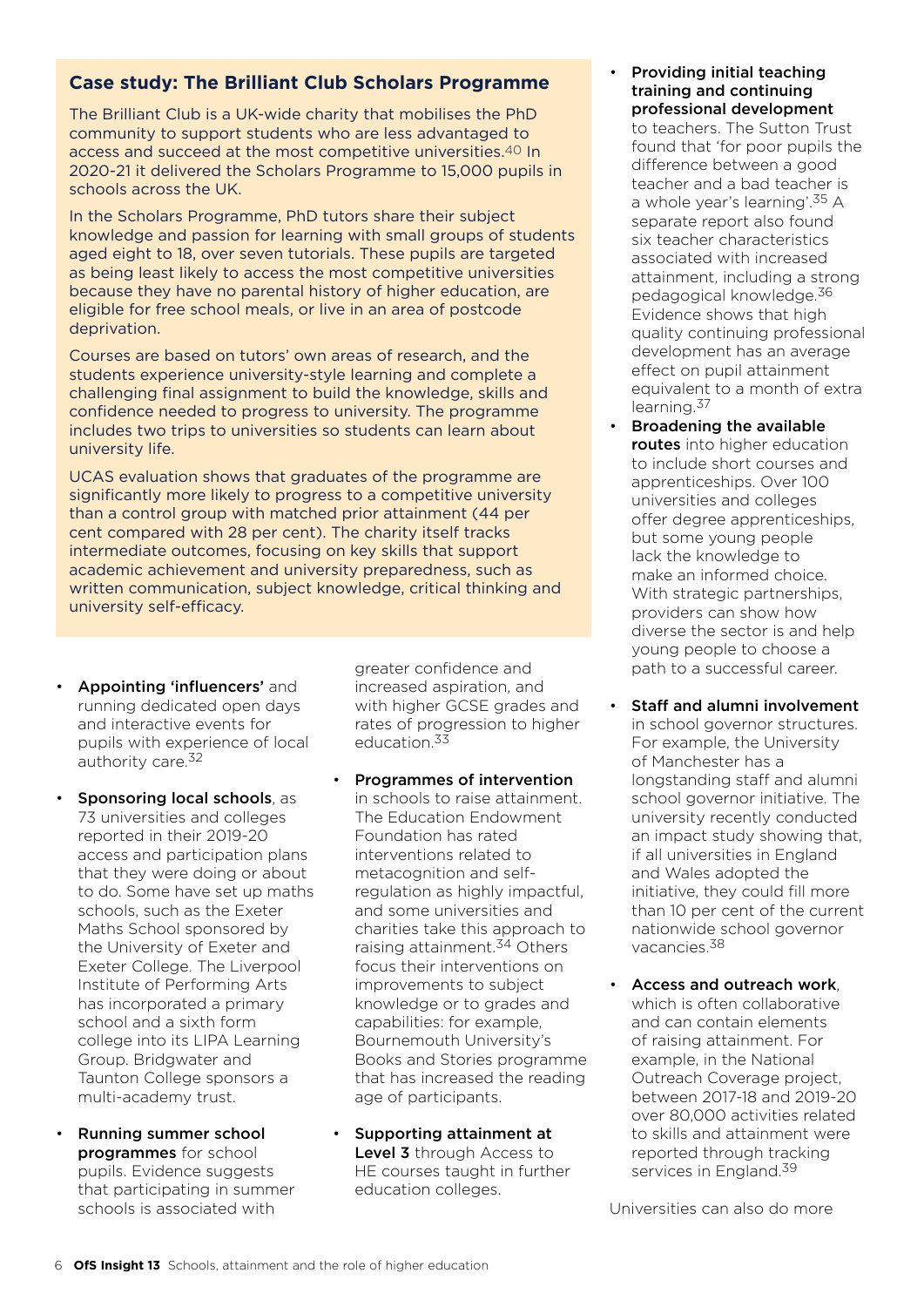## **Case study: Children's University**

Children's University is a programme to improve the attainment and aspirations of primary pupils by supporting schools to provide a range of learning opportunities outside the school day. The aim is to improve pupil attainment and such other attitudes and skills as motivation, confidence and teamwork.

The Education Endowment Foundation, a charity focused on improving teaching and learning, particularly for socioeconomically disadvantaged pupils, through better use of evidence, has funded a trial of Children's University.42 Over 2,500 pupils in Years 5 and 6 in 68 primary schools took part in a randomised control trial. Children in the schools receiving Children's University chose from activities including trips to libraries and museums, after-school clubs and sports activities. Participation was rewarded through credits, certificates, and a 'graduation' event.

Pupils who took part in the Children's University programme made slightly more progress in reading, maths, teamwork and social responsibility. This efficacy trial provided initial evidence that under ideal conditions well supported enrichment activities may improve children's academic and non-cognitive outcomes. 150 primary schools are taking part in a further trial to establish whether this holds in everyday conditions.

to develop more flexible programmes and courses of higher education that provide a better fit with the lives of prospective learners. There is increasing recognition that the traditional three-year degree is not accessible to many. People with caring responsibilities, who want to study alongside a job or who are disabled, may struggle to commit to even a part-time degree.

Degree apprenticeships represent a different kind of alternative, offering a high quality and increasing highstatus route into education and employment, and have expanded greatly since their inception. A poll of GCSE candidates by the Sutton Trust in 2019 found that 64 per cent would consider an apprenticeship rather than going to university, if one was available for a job they wanted to do.<sup>41</sup>

The government is planning to launch a Lifelong Learning Entitlement from 2025 that will prioritise the skills employers need. Individuals will be entitled to a loan, equivalent to four years of post-18 education over their lifetime, allowing them to take

anything from individual modules to full programmes of study at higher technical and degree levels. This will enable them to build up learning over their lifetime and choose how and when they study to acquire new skills.

## **What the OfS is doing**

An OfS Topic briefing published in 2020 outlines the link between educational attainment in schools and colleges and access to and success in higher education. As well as linking to guidance and resources, it gives concrete recommendations for effective practice in this area.43

In early 2022 we set out new priorities for access and participation, building on earlier work. We said that universities and colleges should:

- partner with schools and other local organisations to raise the attainment of young people
- develop more diverse pathways into and through higher education through more flexible courses
- ensure access leads to participation on high quality courses and secures good graduate outcomes
- improve the quality and volume of evaluation of access and participation plan activity
- make access and participation plans more easily understandable by prospective students, their parents and other stakeholders.

We are asking universities and colleges to refocus their access and participation plans to show how they are addressing these new priorities, while taking all reasonable steps to comply with the provisions of their existing plans. Universities are asked to make changes to their existing plans for 2023-24, and then to renegotiate all their plans to cover the academic years 2024-25 to 2027-28.44 We will ask universities to make their plans more straightforward and accessible, while ensuring that they reflect both the needs of small providers and the increasing importance of degree apprenticeships.

We will review all current plans to capture the full scale of universities' work on strategic school engagement, quality, and non-traditional pathways such as short courses and degree apprenticeships. We have also brought forward the cycle by a year, so that the new plans will run for up to four years from September 2024.

We are working to ensure universities and colleges generate robust evidence of what works and in what contexts, through increased emphasis on independent evaluation of activity and through ensuring that the findings from those evaluations are published. This will ensure that we can pursue the approaches that work and learn from those that do not. We will ensure that our access and participation work reinforces, and is seen as an important part of, our approach to quality and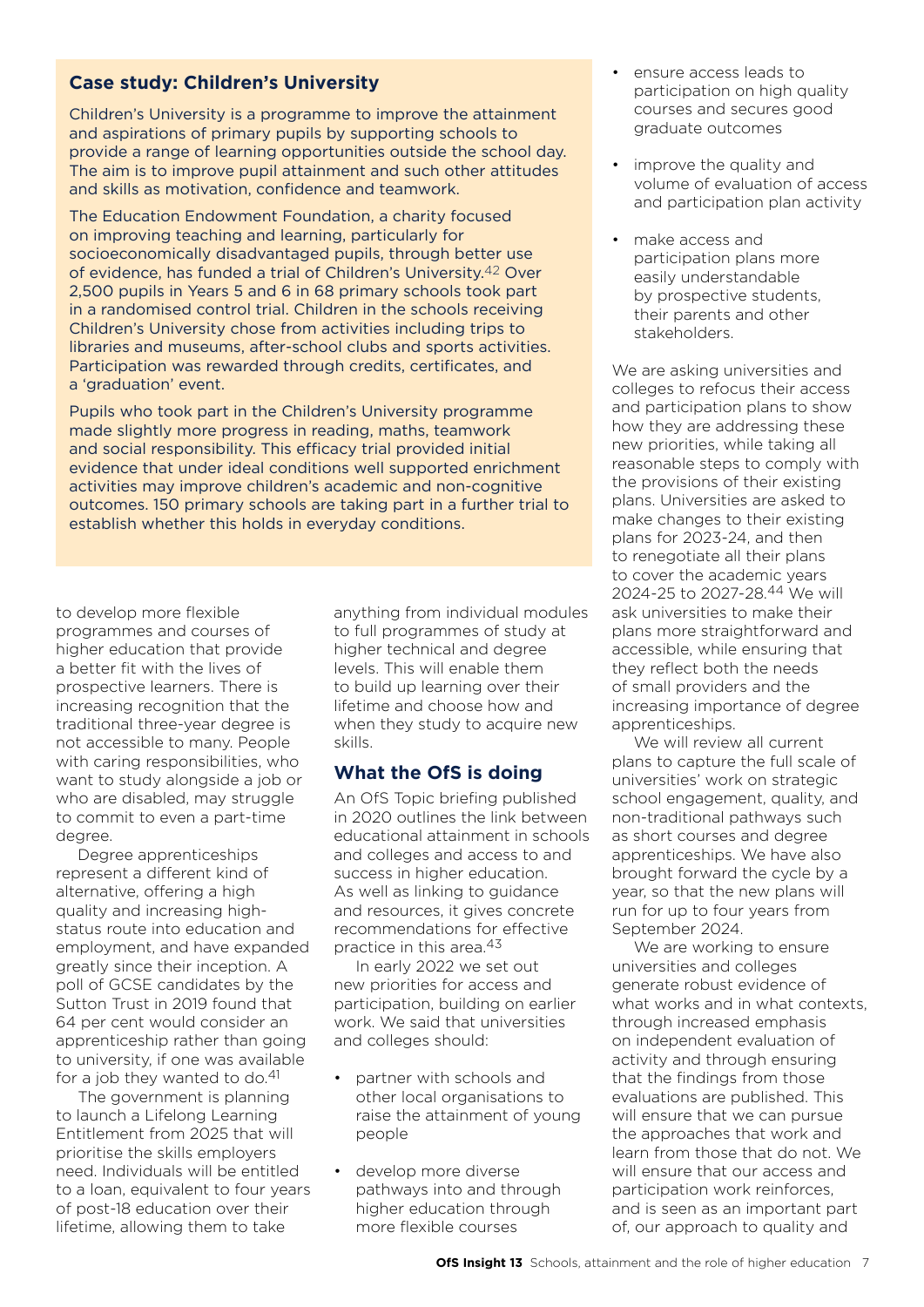standards. And we will promote more and more impactful schooluniversity partnership activity to address the disparities in attainment in early life.

In preparation for the government's plans for the Lifelong Learning Entitlement, the OfS is running a trial to help universities and colleges develop of new, short courses at higher technical and degree levels. This will trial distribute funding of up to £2 million to around 20 colleges.

In the next phase of the Uni Connect programme, we are expecting partnerships to develop evidence-informed collaborative approaches to raise attainment in local state secondary schools, acting as a broker, drawing on the resources and input of local higher education providers. We expect them to continue to engage schools and colleges to deliver higher education outreach with the aim of supporting young people to make informed choices about their options in relation to the full range of routes into and through higher education, including through apprenticeships.

#### **Conclusion**

Young people want to improve themselves, their lives and careers through the opportunities available to them. Understanding the options that are available, including higher education and vocational courses, is important. But so is recognising that the most competitive options, and those with better career prospects, also have higher attainment expectations for entry. In practice, however, young people's access to and ability to succeed at university or college has often been limited by their socioeconomic background among other factors. Helping to eliminate these barriers for disadvantaged pupils so that they can flourish at university and in later life is a simple question of fairness. But it also has the potential to benefit

higher education and the country at large, by drawing on the untapped talent, resources and life experiences that these students represent.

To achieve this, those involved in higher education need to establish creative, sustained and effective partnerships with schools and others, not simply to raise the expectations of children, their parents and advisers, but to improve their attainment in practical terms.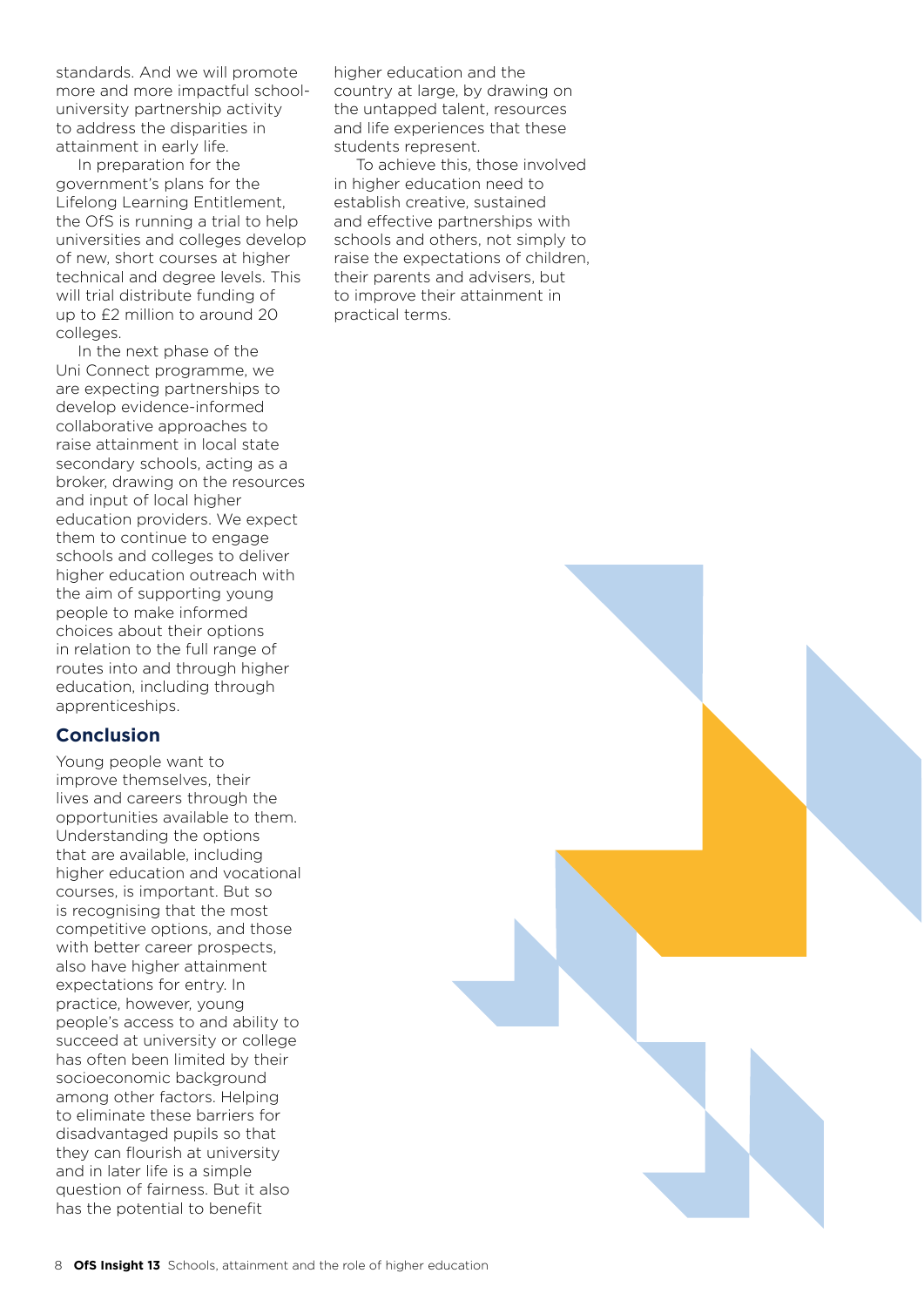## **Notes**

1 In this brief, for the sake of readability, we have used 'universities and colleges', or sometimes simply 'universities', to refer to what our regulatory framework and other more formal documents call 'higher education providers'.

2 See 'About the measure' under OfS, 'Key Performance Measure 2' ([www.officeforstudents.org.uk/about/](https://www.officeforstudents.org.uk/about/measures-of-our-success/participation-performance-measures/gap-in-participation-at-higher-tariff-providers-between-the-most-and-least-represented-groups/) [measures-of-our-success/participation-performance](https://www.officeforstudents.org.uk/about/measures-of-our-success/participation-performance-measures/gap-in-participation-at-higher-tariff-providers-between-the-most-and-least-represented-groups/)[measures/gap-in-participation-at-higher-tariff-providers](https://www.officeforstudents.org.uk/about/measures-of-our-success/participation-performance-measures/gap-in-participation-at-higher-tariff-providers-between-the-most-and-least-represented-groups/)[between-the-most-and-least-represented-groups/](https://www.officeforstudents.org.uk/about/measures-of-our-success/participation-performance-measures/gap-in-participation-at-higher-tariff-providers-between-the-most-and-least-represented-groups/)).

3 See OfS, 'Standards of evidence and evaluation self-assessment tool' ([www.officeforstudents.org.uk/](https://www.officeforstudents.org.uk/advice-and-guidance/promoting-equal-opportunities/evaluation/standards-of-evidence-and-evaluation-self-assessment-tool/) [advice-and-guidance/promoting-equal-opportunities/](https://www.officeforstudents.org.uk/advice-and-guidance/promoting-equal-opportunities/evaluation/standards-of-evidence-and-evaluation-self-assessment-tool/) [evaluation/standards-of-evidence-and-evaluation-self](https://www.officeforstudents.org.uk/advice-and-guidance/promoting-equal-opportunities/evaluation/standards-of-evidence-and-evaluation-self-assessment-tool/)[assessment-tool/](https://www.officeforstudents.org.uk/advice-and-guidance/promoting-equal-opportunities/evaluation/standards-of-evidence-and-evaluation-self-assessment-tool/)).

4 Education Endowment Foundation (EEF), 'Closing the attainment gap', 2018, ([https://](https://educationendowmentfoundation.org.uk/support-for-schools/bitesize-support/closing-the-attainm) [educationendowmentfoundation.org.uk/support-for](https://educationendowmentfoundation.org.uk/support-for-schools/bitesize-support/closing-the-attainm)[schools/bitesize-support/closing-the-attainment-gap](https://educationendowmentfoundation.org.uk/support-for-schools/bitesize-support/closing-the-attainm)).

5 Education Policy Institute (EPI), 'Education in England: Annual report 2020', August 2020 (available at [https://](https://epi.org.uk/publications-and-research/education-in-england-annual-report-2020/) [epi.org.uk/publications-and-research/education-in](https://epi.org.uk/publications-and-research/education-in-england-annual-report-2020/)[england-annual-report-2020/](https://epi.org.uk/publications-and-research/education-in-england-annual-report-2020/)), pp10-11.

6 University College London Centre for Longitudinal Studies, 'Millennium mothers want university education for their children', 15 October 2010 ([https://cls.ucl.ac.uk/](https://cls.ucl.ac.uk/millennium-mothers-want-university-education-for-their-children/);%20the%20Sutton%20Trust,%20%E2%80%98University%20aspirations%202019%E2%80%99%20(https:/www.suttontrust.com/our-research/university-aspirations-2019/) [millennium-mothers-want-university-education-for-their](https://cls.ucl.ac.uk/millennium-mothers-want-university-education-for-their-children/);%20the%20Sutton%20Trust,%20%E2%80%98University%20aspirations%202019%E2%80%99%20(https:/www.suttontrust.com/our-research/university-aspirations-2019/)[children/\); the Sutton Trust, 'University aspirations 2019'](https://cls.ucl.ac.uk/millennium-mothers-want-university-education-for-their-children/);%20the%20Sutton%20Trust,%20%E2%80%98University%20aspirations%202019%E2%80%99%20(https:/www.suttontrust.com/our-research/university-aspirations-2019/)  [\(https://www.suttontrust.com/our-research/university](https://cls.ucl.ac.uk/millennium-mothers-want-university-education-for-their-children/);%20the%20Sutton%20Trust,%20%E2%80%98University%20aspirations%202019%E2%80%99%20(https:/www.suttontrust.com/our-research/university-aspirations-2019/)[aspirations-2019/](https://cls.ucl.ac.uk/millennium-mothers-want-university-education-for-their-children/);%20the%20Sutton%20Trust,%20%E2%80%98University%20aspirations%202019%E2%80%99%20(https:/www.suttontrust.com/our-research/university-aspirations-2019/)).

7 Harrison, Neil, and Waller, Richard, 'Challenging discourses of aspiration: The role of expectations and attainment in access to higher education', British Educational Research Journal, 19 September 2018 ([https://bera-journals.onlinelibrary.wiley.com/doi/](https://bera-journals.onlinelibrary.wiley.com/doi/abs/10.1002/berj.3475) [abs/10.1002/berj.3475](https://bera-journals.onlinelibrary.wiley.com/doi/abs/10.1002/berj.3475)); St Clair, Ralf, Kintrea, Keith, and Houston, Muir, 'Silver bullet or red herring? New evidence on the place of aspirations in education', Oxford Review of Education, 28 October 2013

([https://www.tandfonline.com/doi/abs/10.1080/030549](https://www.tandfonline.com/doi/abs/10.1080/03054985.2013.854201) [85.2013.854201](https://www.tandfonline.com/doi/abs/10.1080/03054985.2013.854201)); Gorard, Stephen, See, Beng Huat, and Davies, Peter, 'The impact of attitudes and aspirations on educational attainment and participation', Joseph Rowntree Foundation, April 2012

([https://www.jrf.org.uk/report/impact-attitudes-and](https://www.jrf.org.uk/report/impact-attitudes-and-aspirations-educational-attainment-and-participation)[aspirations-educational-attainment-and-participation\)](https://www.jrf.org.uk/report/impact-attitudes-and-aspirations-educational-attainment-and-participation).

8 Gorard, Stephen, and Siddiqui, Nadia, 'How trajectories of disadvantage help explain school attainment', SAGE Open, 28 January 2019, ([https://journals.sagepub.com/](https://journals.sagepub.com/doi/full/10.1177/2158244018825171) [doi/full/10.1177/2158244018825171](https://journals.sagepub.com/doi/full/10.1177/2158244018825171)).

9 Gov.UK, 'Widening participation in higher education', 2019-20 ([https://explore-education-statistics.service.](https://explore-education-statistics.service.gov.uk/find-statistics/widening-participation-in-higher-education/2019-20) [gov.uk/find-statistics/widening-participation-in-higher](https://explore-education-statistics.service.gov.uk/find-statistics/widening-participation-in-higher-education/2019-20)[education/2019-20](https://explore-education-statistics.service.gov.uk/find-statistics/widening-participation-in-higher-education/2019-20)).

10 Gov.UK, 'Widening participation in higher education', 2019-20 ([https://explore-education-statistics.service.](https://explore-education-statistics.service.gov.uk/find-statistics/widening-participation-in-higher-education/2019-20) [gov.uk/find-statistics/widening-participation-in](https://explore-education-statistics.service.gov.uk/find-statistics/widening-participation-in-higher-education/2019-20)[higher-education/2019-20](https://explore-education-statistics.service.gov.uk/find-statistics/widening-participation-in-higher-education/2019-20)). See also the data note accompanying this Insight

brief at [www.officeforstudents.org.uk/publications/](https://www.officeforstudents.org.uk/publications/schools-attainment-and-the-role-of-higher-education/) [schools-attainment-and-the-role-of-higher-education/](https://www.officeforstudents.org.uk/publications/schools-attainment-and-the-role-of-higher-education/).

11 Gov.UK, 'Widening participation in higher education', 2019-20 ([https://explore-education-statistics.service.](https://explore-education-statistics.service.gov.uk/find-statistics/widening-participation-in-higher-education/2019-20) [gov.uk/find-statistics/widening-participation-in-higher](https://explore-education-statistics.service.gov.uk/find-statistics/widening-participation-in-higher-education/2019-20)[education/2019-20](https://explore-education-statistics.service.gov.uk/find-statistics/widening-participation-in-higher-education/2019-20)).

12 Education Policy Institute, 'Understanding progress in the 2020-21 academic year', 29 October 2021 ([https://epi.](https://epi.org.uk/publications-and-research/epi-research-for-the-department-for-education-on-pupil-learning-loss/) [org.uk/publications-and-research/epi-research-for-the](https://epi.org.uk/publications-and-research/epi-research-for-the-department-for-education-on-pupil-learning-loss/)[department-for-education-on-pupil-learning-loss](https://epi.org.uk/publications-and-research/epi-research-for-the-department-for-education-on-pupil-learning-loss/)).

13 See 'New eligibility since lockdown' in Gov.UK, 'Free school meals: Autumn term' ([https://explore-education](https://explore-education-statistics.service.gov.uk/find-statistics/free-school-meals-autumn-term/2020-21-autumn-term)[statistics.service.gov.uk/find-statistics/free-school-meals](https://explore-education-statistics.service.gov.uk/find-statistics/free-school-meals-autumn-term/2020-21-autumn-term)[autumn-term/2020-21-autumn-term](https://explore-education-statistics.service.gov.uk/find-statistics/free-school-meals-autumn-term/2020-21-autumn-term)).

14 The Sutton Trust, 29 July 2021, 'A-levels and university access 2021' (available at [https://www.suttontrust.com/](https://www.suttontrust.com/our-research/a-levels-and-university-access-2021) [our-research/a-levels-and-university-access-2021/](https://www.suttontrust.com/our-research/a-levels-and-university-access-2021)), pp3- 4.

15 Gov.UK, 'Laptops and tablets data', March 2022 ([https://explore-education-statistics.service.gov.uk/find](https://explore-education-statistics.service.gov.uk/find-statistics/laptops-and-tablets-data/2022-march)[statistics/laptops-and-tablets-data/2022-march](https://explore-education-statistics.service.gov.uk/find-statistics/laptops-and-tablets-data/2022-march)).

16 EPI, 'Analysis: A-level results 2021', 10 August 2021 ([https://epi.org.uk/publications-and-research/analysis-a](https://epi.org.uk/publications-and-research/analysis-a-level-results-2021/)[level-results-2021/](https://epi.org.uk/publications-and-research/analysis-a-level-results-2021/)).

17 EPI, 'Analysis: A-level results 2021', 10 August 2021 ([https://epi.org.uk/publications-and-research/analysis-a](https://epi.org.uk/publications-and-research/analysis-a-level-results-2021/)[level-results-2021/](https://epi.org.uk/publications-and-research/analysis-a-level-results-2021/)).

18 'Most selective' refers to high-tariff providers.The Department for Education groups universities into higher, medium and lower tariffs based on the normalised mean tariff score of their intake.

19 See 'Placed applicants 2021' under 'Applicants by POLAR4' at OfS, 'Young participation by area: Get the area-based measures data' ([www.officeforstudents.org.](https://www.officeforstudents.org.uk/data-and-analysis/young-participation-by-area/get-the-area-based-measures-data/) [uk/data-and-analysis/young-participation-by-area/get](https://www.officeforstudents.org.uk/data-and-analysis/young-participation-by-area/get-the-area-based-measures-data/)[the-area-based-measures-data/](https://www.officeforstudents.org.uk/data-and-analysis/young-participation-by-area/get-the-area-based-measures-data/)).

20 Department for Education, 'Graduates continue to benefit with higher earnings', 25 April 2019 ([https://www.](https://www.gov.uk/government/news/graduates-continue-to-benefit-with-higher-earnings) [gov.uk/government/news/graduates-continue-to-benefit](https://www.gov.uk/government/news/graduates-continue-to-benefit-with-higher-earnings)[with-higher-earnings](https://www.gov.uk/government/news/graduates-continue-to-benefit-with-higher-earnings)); the Sutton Trust, 'Elitist Britain 2019', 24 June 2019 (available at [https://www.suttontrust.](https://www.suttontrust.com/our-research/elitist-britain-2019/) [com/our-research/elitist-britain-2019/\)](https://www.suttontrust.com/our-research/elitist-britain-2019/); Department for Business, Innovation and Skills, 'The benefits of higher education participation for individuals and society: Key findings and reports – "the quadrants"', 1 November 2013 (available at [https://www.gov.uk/government/](https://www.gov.uk/government/publications/benefits-of-participating-in-higher-education-key-findings-and-reports-quadrants) [publications/benefits-of-participating-in-higher](https://www.gov.uk/government/publications/benefits-of-participating-in-higher-education-key-findings-and-reports-quadrants)[education-key-findings-and-reports-quadrants](https://www.gov.uk/government/publications/benefits-of-participating-in-higher-education-key-findings-and-reports-quadrants)).

21 OfS, 'Access and participation data for the higher education sector' ([www.officeforstudents.org.uk/data](https://www.officeforstudents.org.uk/data-and-analysis/access-and-participation-data-dashboard/sector-level-data/)[and-analysis/access-and-participation-data-dashboard/](https://www.officeforstudents.org.uk/data-and-analysis/access-and-participation-data-dashboard/sector-level-data/) [sector-level-data/](https://www.officeforstudents.org.uk/data-and-analysis/access-and-participation-data-dashboard/sector-level-data/)).

22 OfS, 'Access and participation data dashboard' [\(www.](https://www.officeforstudents.org.uk/data-and-analysis/access-and-participation-data-dashboard/) [officeforstudents.org.uk/data-and-analysis/access-and](https://www.officeforstudents.org.uk/data-and-analysis/access-and-participation-data-dashboard/)[participation-data-dashboard/](https://www.officeforstudents.org.uk/data-and-analysis/access-and-participation-data-dashboard/)).

23 OfS, 'Access and participation data dashboard' [\(www.](https://www.officeforstudents.org.uk/data-and-analysis/access-and-participation-data-dashboard/) [officeforstudents.org.uk/data-and-analysis/access-and](https://www.officeforstudents.org.uk/data-and-analysis/access-and-participation-data-dashboard/)[participation-data-dashboard/\)](https://www.officeforstudents.org.uk/data-and-analysis/access-and-participation-data-dashboard/); OfS, 'Difference in student outcomes: Further characteristics (OfS 2020.30, available at [www.officeforstudents.org.uk/](https://www.officeforstudents.org.uk/publications/differences-in-student-outcomes-further-characteristics/) [publications/differences-in-student-outcomes-further](https://www.officeforstudents.org.uk/publications/differences-in-student-outcomes-further-characteristics/)[characteristics/](https://www.officeforstudents.org.uk/publications/differences-in-student-outcomes-further-characteristics/)), p28.

24 This data relates to entrants from 2011-12 onwards, meaning that the data for 2013-14 qualifiers does not include students who completed their qualification in four years. The difference in attainment rate between 2013-14 and 2014-15 results in part from this.

25 The Sutton Trust, 'Universities and social mobility: Summary report', 24 November 2021 (available at [https://](https://www.suttontrust.com/our-research/universities-and-social-mobility/) [www.suttontrust.com/our-research/universities-and](https://www.suttontrust.com/our-research/universities-and-social-mobility/)[social-mobility/](https://www.suttontrust.com/our-research/universities-and-social-mobility/)).